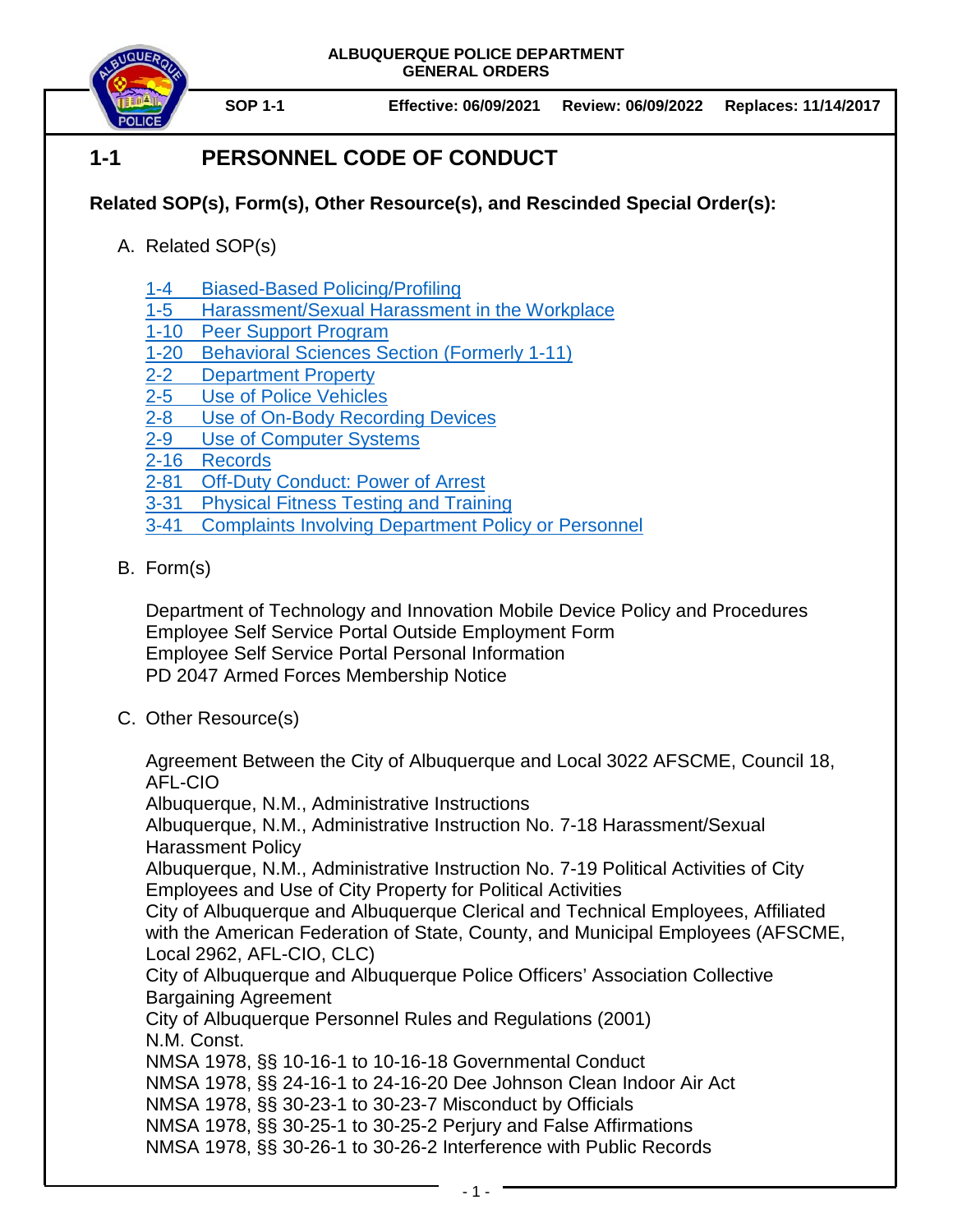

**SOP 1-1 Effective: 06/09/2021 Review: 06/09/2022 Replaces: 11/14/2017**

NMSA 1978, §§ 40-13-1 to 40-13-13 Family Violence Protection ROA 1994, § 3-3-5 Conflict of Interest; Employees ROA 1994, Article X Merit System U.S. Const. *United States of America v. City of Albuquerque*, No. 1:14-cv-01025 – Document 465 (D.N.M. 2019)

D. Rescinded Special Order(s)

**None** 

## **1-1-1 Purpose**

It is the purpose of this policy to articulate the mission statement of the Albuquerque Police Department (Department) and to provide sworn and non-sworn personnel clear expectations for professional standards of conduct on- and off-duty.

## **1-1-2 Policy**

It is the policy of the Department to achieve its vision statement, which is an Albuquerque where the community and the Department work together through mutual trust to build a thriving community. It is also the policy of the Department to uphold its mission statement, which is to build relationships through community policing that will lead to reduced crime and increased safety.

## **1-1-3 Definitions**

## A. Civil Rights

The individual rights of personal liberty guaranteed by the laws and constitutions of the United States, State of New Mexico, and City of Albuquerque. Civil rights include but are not limited to the rights against unlawful searches, seizures, and uses of force, and discrimination based on a protected class or activity.

## B. Conflict of Interest

A conflict of interest exists when an employee's personal interest or relationship in a transaction, business dealing, or an obligation conflicts with the employee's duties to the Department or City of Albuquerque.

### C. Insubordination

Intentional disobedience of a lawful and objectively reasonable directive by a supervisor or disrespectful conduct directed towards any Department superior.

D. Order of Protection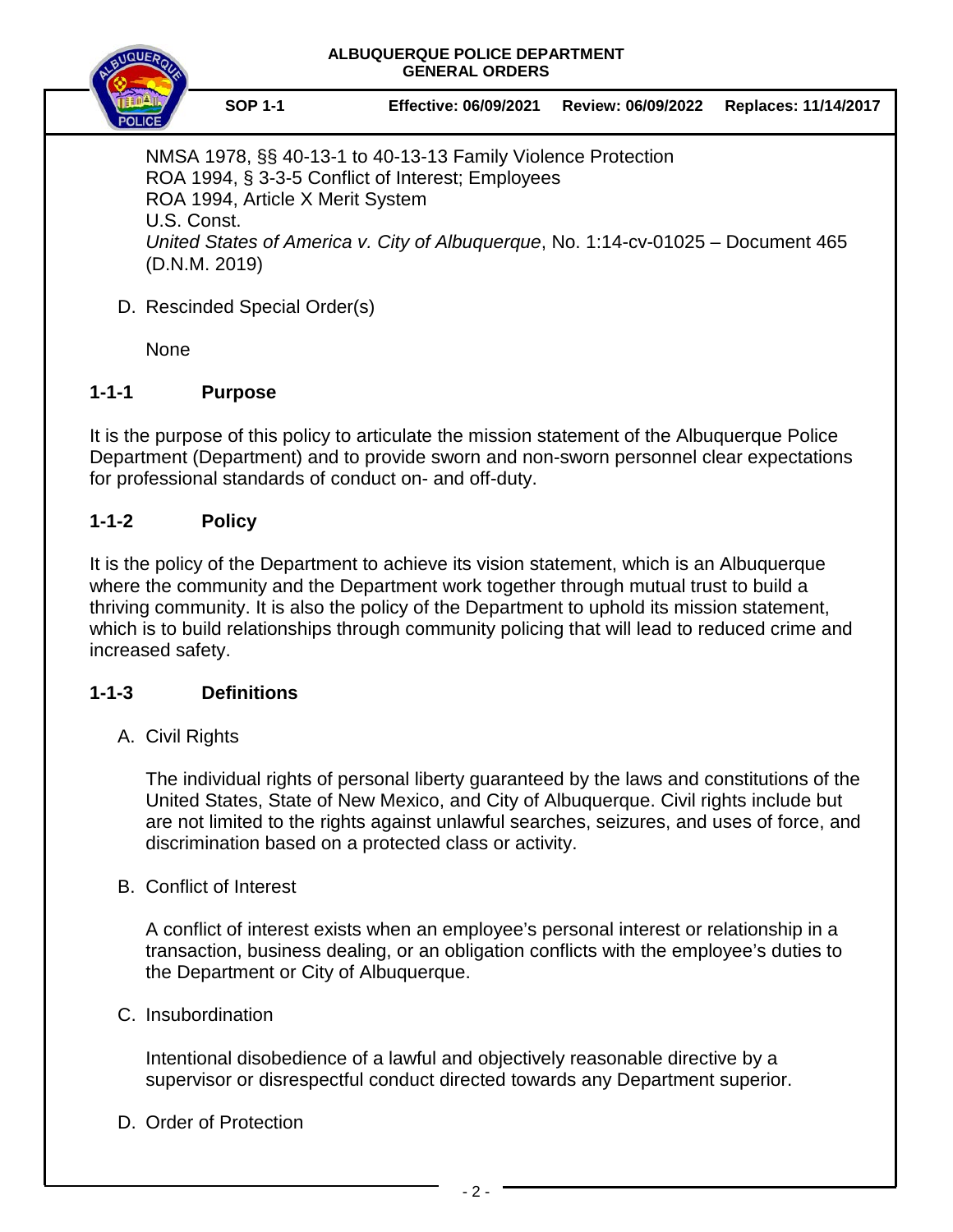

**SOP 1-1 Effective: 06/09/2021 Review: 06/09/2022 Replaces: 11/14/2017**

A court order granted for the protection of a victim of domestic abuse as defined in NMSA 1978, §§ 40-13-1 to 40-13-13.

E. Prohibited Personal Relationship

A dating or intimate relationship between a supervisor and any subordinate Department personnel within their same chain of command.

F. Relative

Includes spouse, child, stepchild, mother, father, grandparents, grandchild, mother-in-law, father-in-law, brother, sister, brother-in-law, sister-in-law, son-in-law and daughter-in-law. The term also applies to a domestic partner and the mother, father, brother, sister, child, stepchild, grandparents or grandchild of the domestic partner.

G. Retaliation

Conduct or action designed to serve as retribution against another, including any deliberate, purposeful actions or failures to act that cause or could reasonably expect to cause physical harm, property damage, significant emotional stress, or some other serious negative outcome.

H. Smoke

To inhale, exhale, burn, or carry any lighted or heated cigar, cigarette, or pipe, or to use an electronic smoking or vaping device.

I. Supervisor

Department sworn personnel at the rank of sergeant or above (or anyone acting in those capacities) and non-sworn Department personnel with oversight responsibility for other personnel.

#### **1-1-4 Authority of Federal, State, and Local Laws and Regulations 1**

- A. Department personnel shall obey the United States Constitution, the Constitution of the State of New Mexico, the New Mexico Governmental Conduct Act, the City of Albuquerque Code of Ordinances, the City's Administrative Instructions, the City's Personnel Rules and Regulations, and all Department Standard Operating Procedures (SOP), directives and orders.
- B. All sworn personnel shall maintain an active, unrestricted state certification issued by the New Mexico Law Enforcement Academy (NMLEA). Permanent revocation of certification shall be prima facie evidence of a violation of this policy. Upon receiving notification that the sworn personnel's certification has been suspended or revoked by the NMLEA, sworn personnel whose certification has been suspended or revoked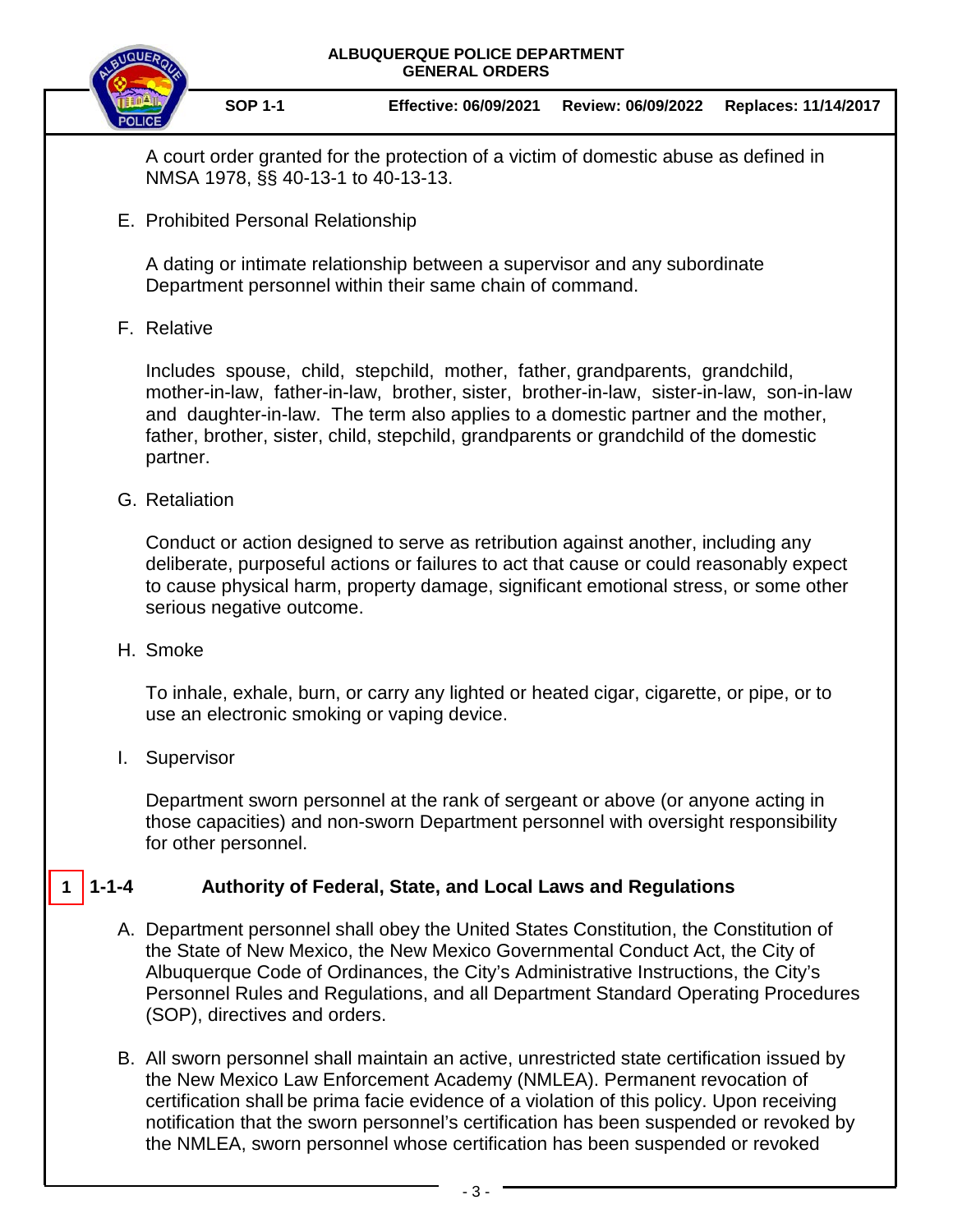|   | ALBUQUERQUE POLICE DEPARTMENT<br><b>GENERAL ORDERS</b> |                                                                                                                                                                                                                                                                                                                                                                                                                                                        |  |  |  |  |
|---|--------------------------------------------------------|--------------------------------------------------------------------------------------------------------------------------------------------------------------------------------------------------------------------------------------------------------------------------------------------------------------------------------------------------------------------------------------------------------------------------------------------------------|--|--|--|--|
|   |                                                        | <b>SOP 1-1</b><br><b>Effective: 06/09/2021</b><br>Review: 06/09/2022<br>Replaces: 11/14/2017                                                                                                                                                                                                                                                                                                                                                           |  |  |  |  |
|   |                                                        | shall notify the appropriate Deputy Chief in writing, through their chain of command,<br>within twenty-four (24) hours of receipt of notification.                                                                                                                                                                                                                                                                                                     |  |  |  |  |
|   | -1-5                                                   | <b>General Conduct and Responsibilities</b>                                                                                                                                                                                                                                                                                                                                                                                                            |  |  |  |  |
|   |                                                        | A. Public Welfare                                                                                                                                                                                                                                                                                                                                                                                                                                      |  |  |  |  |
|   |                                                        | 1. Department personnel shall treat the public with respect, courtesy, and<br>professionalism at all times.                                                                                                                                                                                                                                                                                                                                            |  |  |  |  |
| 3 |                                                        | 2. Sworn personnel shall not discriminate against any person based on their race,<br>color, religion, sex, national origin, age, and/or disability, consistent with the City's<br>Human Rights Ordinance (ROA 1994, § 11-3-1), nor based on their veteran status,<br>sexual orientation, and/or gender identity, consistent with SOP Biased-Based<br>Policing/Profiling.                                                                               |  |  |  |  |
| 3 |                                                        | 3. All sworn personnel shall intervene to stop or prevent another officer from<br>committing a civil rights violation. This duty arises when a violation is occurring or<br>when sworn personnel are objectively able to determine a violation will occur, and<br>when sworn personnel have an objectively reasonable belief, based on the facts<br>known to them at that time that the other officer's actions constitute a civil rights<br>violation |  |  |  |  |
|   |                                                        | a. Any civil rights violation shall be reported, consistent with SOP Complaints<br><b>Involving Department Policy or Personnel.</b>                                                                                                                                                                                                                                                                                                                    |  |  |  |  |
|   |                                                        | 4. Department personnel shall obtain information from the public in a professional,<br>prompt, and courteous manner, and they shall then act upon it in a proper and<br>judicious manner within the scope of their duties.                                                                                                                                                                                                                             |  |  |  |  |
|   |                                                        | B. Violation of Laws and Regulations                                                                                                                                                                                                                                                                                                                                                                                                                   |  |  |  |  |
|   |                                                        | 1. Department personnel shall inform their immediate supervisor within twenty-four<br>(24) hours regarding the following incidents:                                                                                                                                                                                                                                                                                                                    |  |  |  |  |
|   |                                                        | a. When personnel are arrested or issued a citation;<br>b. When probable cause is established after a criminal investigation finds an<br>employee has committed a federal, state, or local felony and/or<br>misdemeanor; and/or<br>c. Personnel shall immediately report to their supervisor the loss or suspension<br>of a driver's license.                                                                                                          |  |  |  |  |
| 5 |                                                        | 2. Except in the performance of official Department business, personnel shall not<br>knowingly frequent any establishment wherein federal, state, or local laws are<br>violated.                                                                                                                                                                                                                                                                       |  |  |  |  |
|   |                                                        | C. Misconduct                                                                                                                                                                                                                                                                                                                                                                                                                                          |  |  |  |  |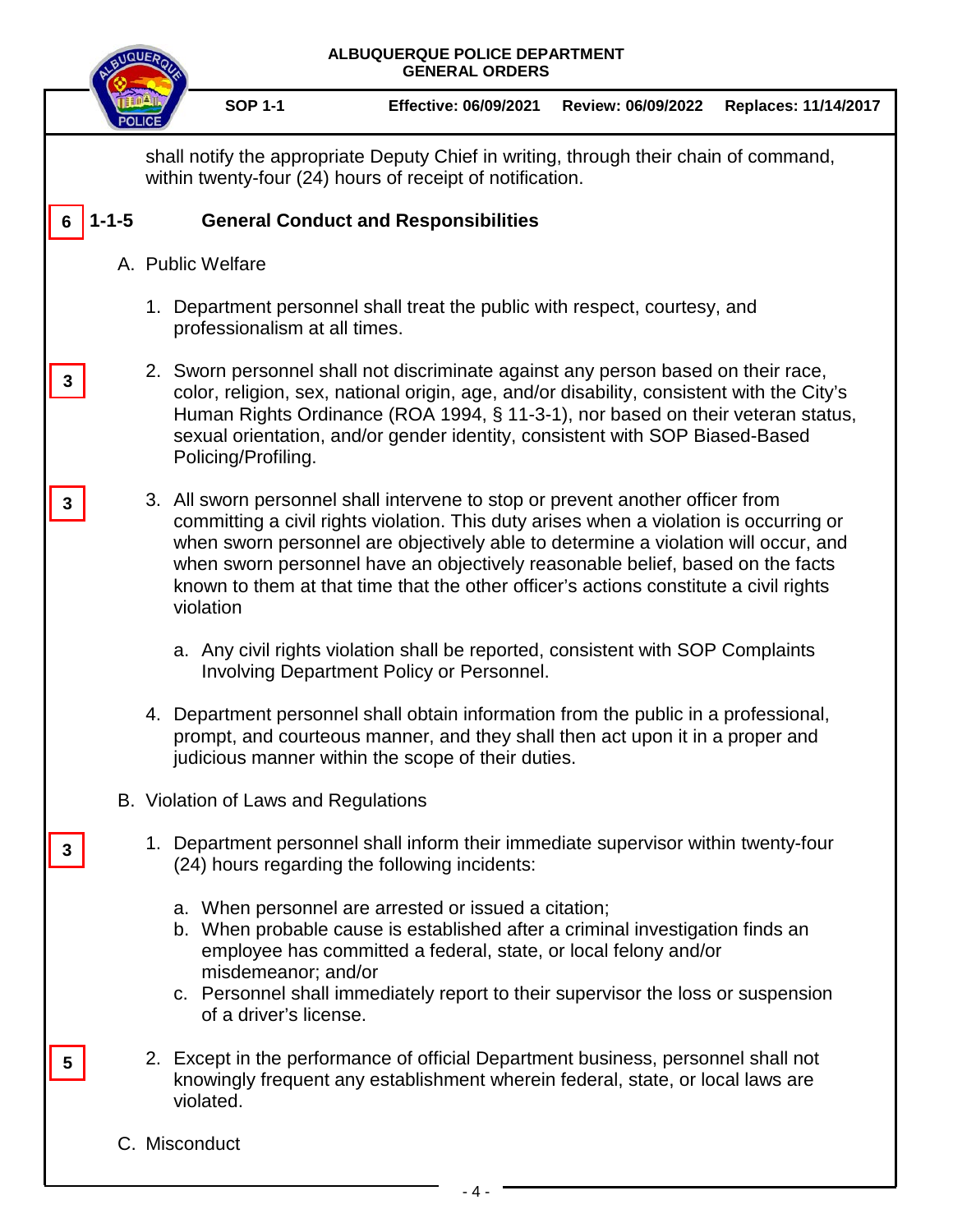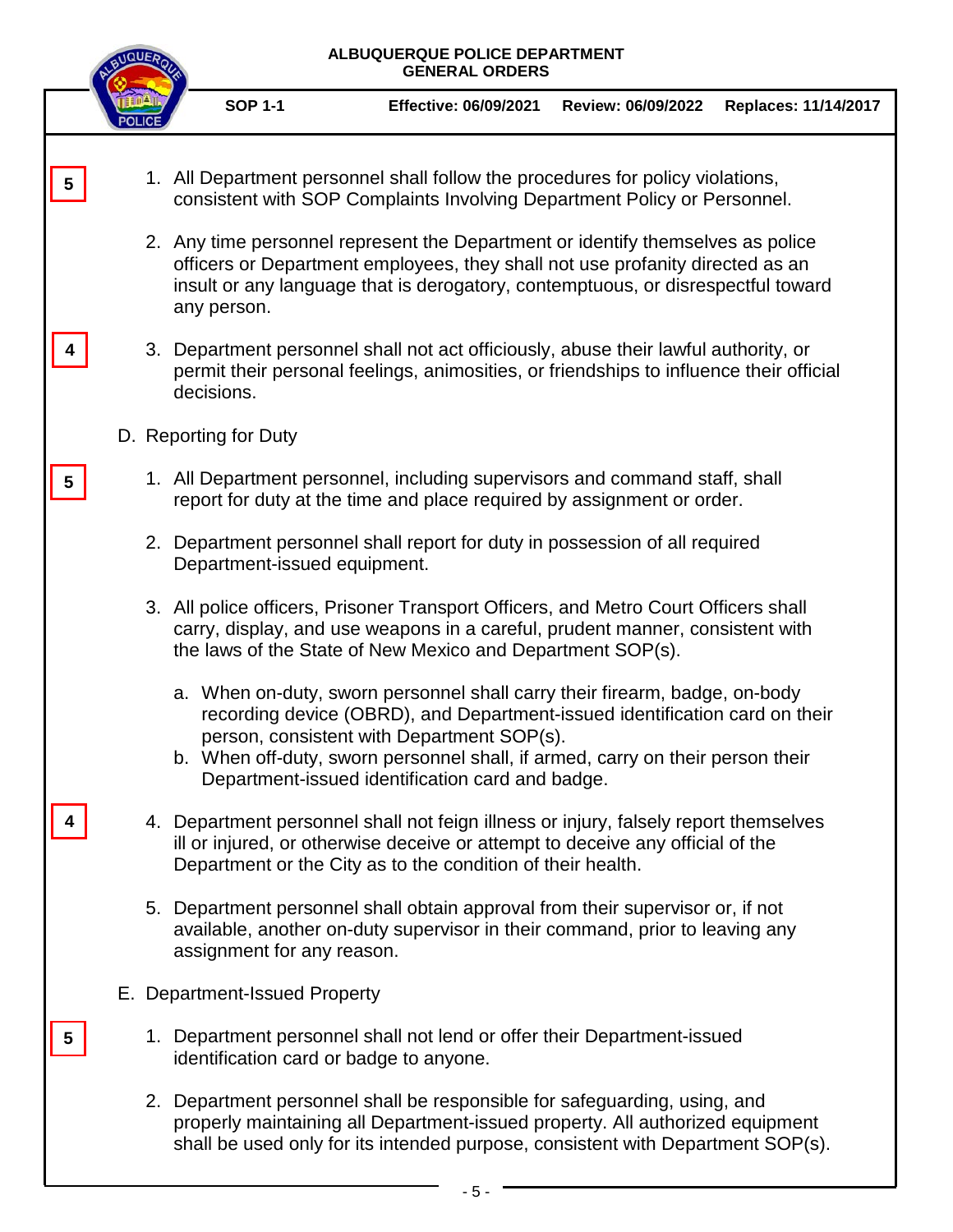

**SOP 1-1 Effective: 06/09/2021 Review: 06/09/2022 Replaces: 11/14/2017**

- 3. Department personnel shall not photograph or video record any crime scene or police-related investigation outside of their job duties.
- 4. Department personnel shall operate City-issued vehicles in a careful and prudent manner and shall obey all laws and all Department SOP(s) about such operation.
- 5. Department personnel shall ensure that all law enforcement facilities are secure, including verifying that security doors are closed and locked.
- 6. Department personnel shall not permit anyone into a secured area without proper identification.
- 7. For security purposes, when not in uniform at any law enforcement facility other than training facilities, personnel shall wear their Department-issued identification card or badge so that it is visible on the outer garment. Personnel shall inquire of anyone who is not wearing a Department-issued identification card or badge, or a visitor's pass whether they are authorized to be in the Department facility. If the individual is unauthorized to be in the Department facility, or if personnel cannot determine whether the individual should be in the Department facility, personnel should alert the Emergency Communications Center (ECC) or the City's Security Services. Sworn personnel may, when consistent with the Fourth Amendment, escort unauthorized individuals from the Department facility.
- 8. Use of Department-Issued Cell Phones
	- a. Using Department-issued cell phones to make personal calls during work hours should be minimal and shall not interfere with the job duties and responsibilities of the employee, Department operations, performance, or services rendered to the public.
	- b. All calls that incur a charge to the City shall be for City business only.
	- c. The City's Department of Technology and Innovation personnel who are assigned to work with the Department shall have all Department personnel who are issued a mobile device sign a printed copy of the City's Mobile Device Policy and Procedures, attesting to reading and understanding their responsibilities set forth by the policy.
- F. Personnel Contact Information
	- 1. Department personnel shall have an operating telephone in their residence(s), either a landline or a cell phone.
	- 2. Department personnel shall report any changes to telephone numbers or addresses to their supervisor and to the Personnel Management Division within two (2) working days of the change.

**7**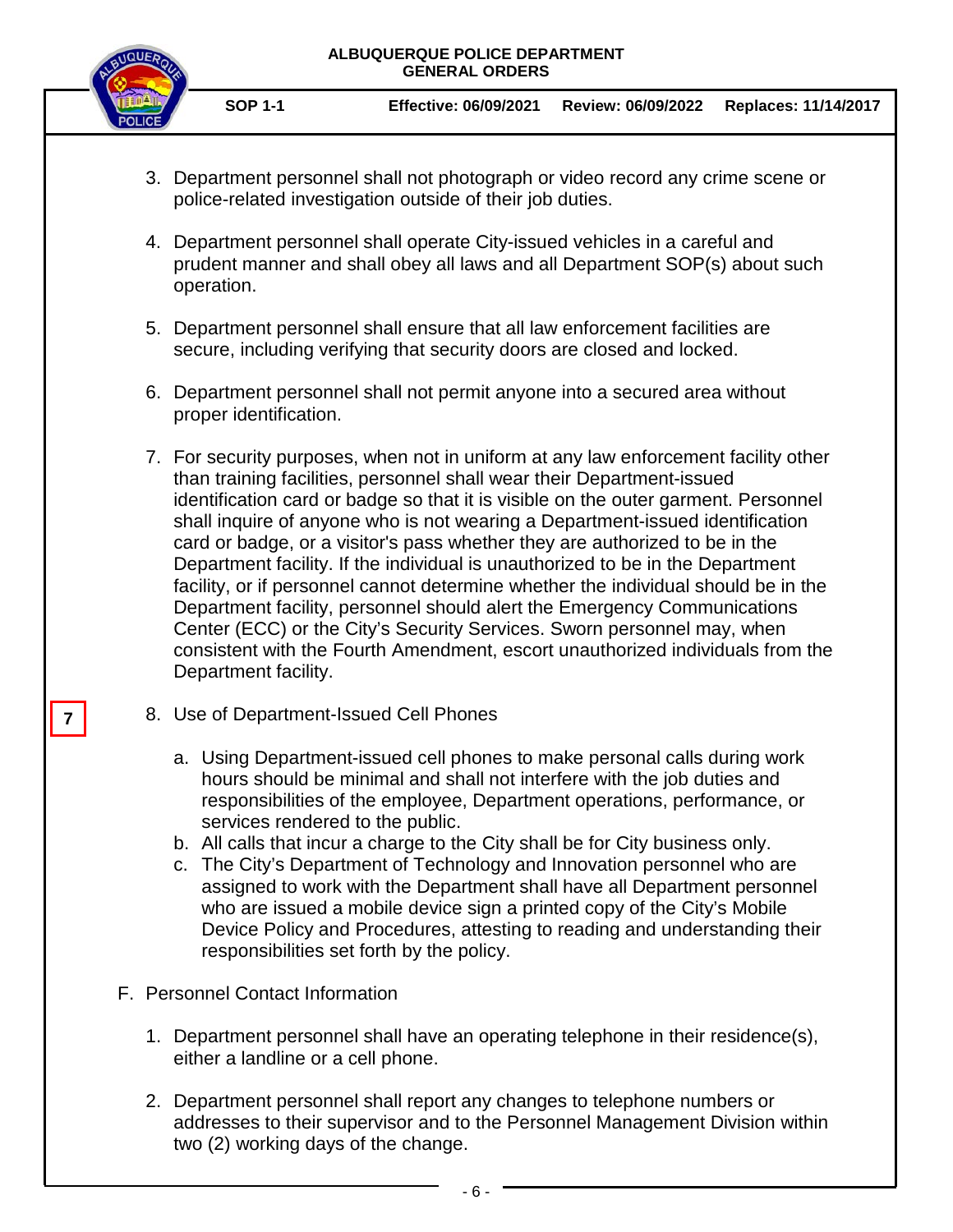

**SOP 1-1 Effective: 06/09/2021 Review: 06/09/2022 Replaces: 11/14/2017**

- 3. On an annual basis, personnel shall update their emergency contact information through the Personal Information Summary Link found in the City's Employee Self Service Portal. Supervisors and personnel can access the link through APDWeb/Protopage. Supervisors with rights to this information may access their employee's contact information at any time.
- G. Physical Fitness and Mental Well-Being
	- 1. Department personnel shall maintain sufficient physical and mental competency to properly perform their duties and to assume the responsibilities of their positions.
- 2. Department sworn personnel are encouraged to uphold minimum fitness standards, consistent with SOP Physical Fitness Testing and Training.
	- 3. Department sworn and non-sworn personnel shall have access to the mental health services offered by the Behavioral Sciences Section, consistent with SOP Behavioral Sciences Section.
	- 4. The Department shall provide both sworn and non-sworn personnel the opportunity to give and receive support to overcome stressful personal and professional experiences, consistent with SOP Peer Support Program.

#### **Professional Conduct While On- and Off-Duty 6**

A. Honesty, Integrity, and Accountability

**5**

**N/A**

**2**

- 1. All Department personnel, whether on- or off-duty, shall act in a manner that is above reproach. This includes avoiding behavior that may cast doubt on their integrity, honesty, moral judgment, or character; that tends to bring discredit to the Department; or that impairs the Department's efficient and effective operation.
- 2. Department personnel shall provide their name, rank, duty assignment, and employee number to any person requesting such information while on-duty or while they are acting in an official capacity, with the following exception:
	- a. When the immediate disclosure could interfere with the performance and completion of the duties of sworn personnel, the employee may withhold such information until it is reasonable and safe to provide the information. Once it is safe to do so, sworn personnel shall provide the requested information.
- 3. Department personnel shall truthfully answer all questions specifically directed to them that are related to their employment and to all operations of the Department.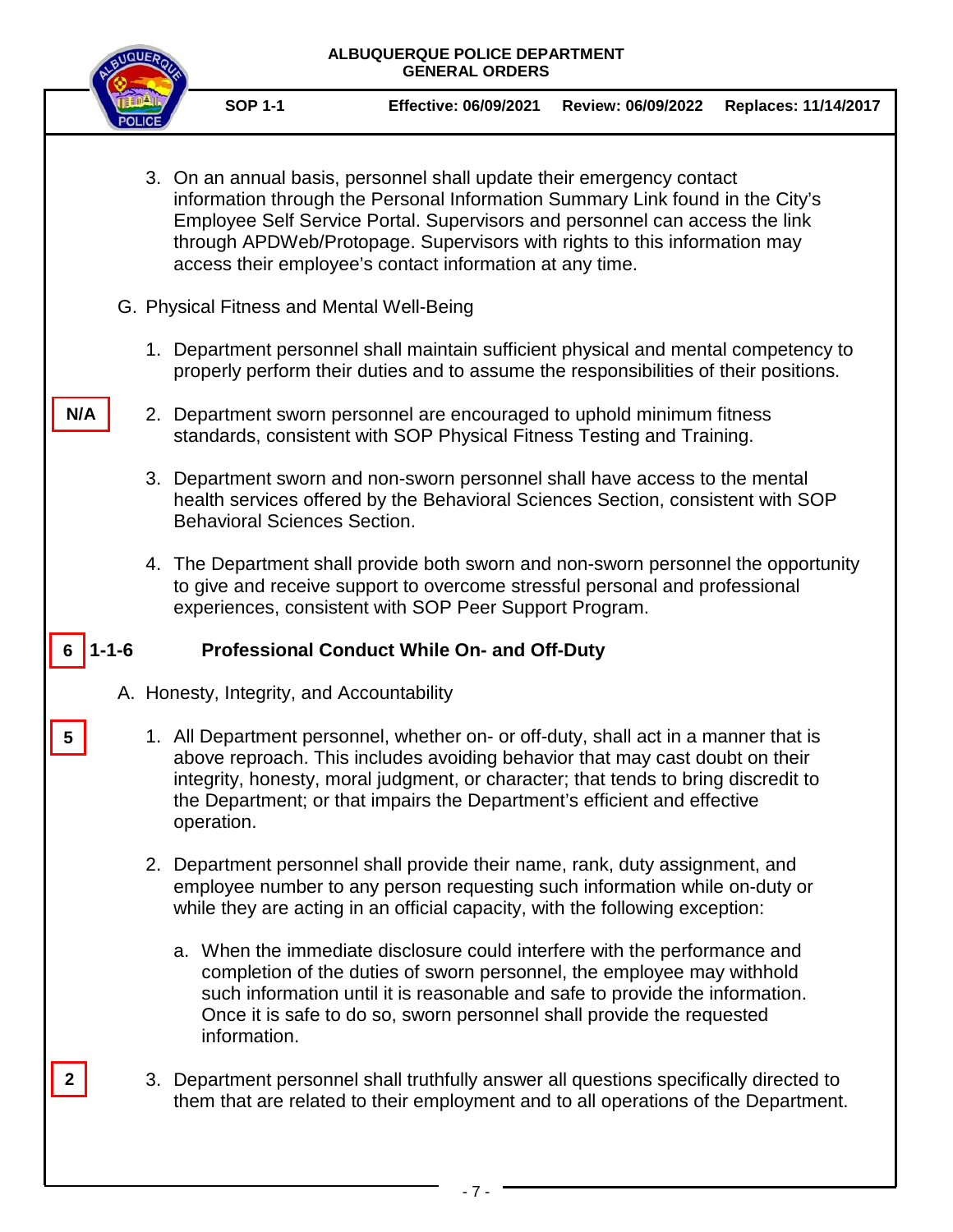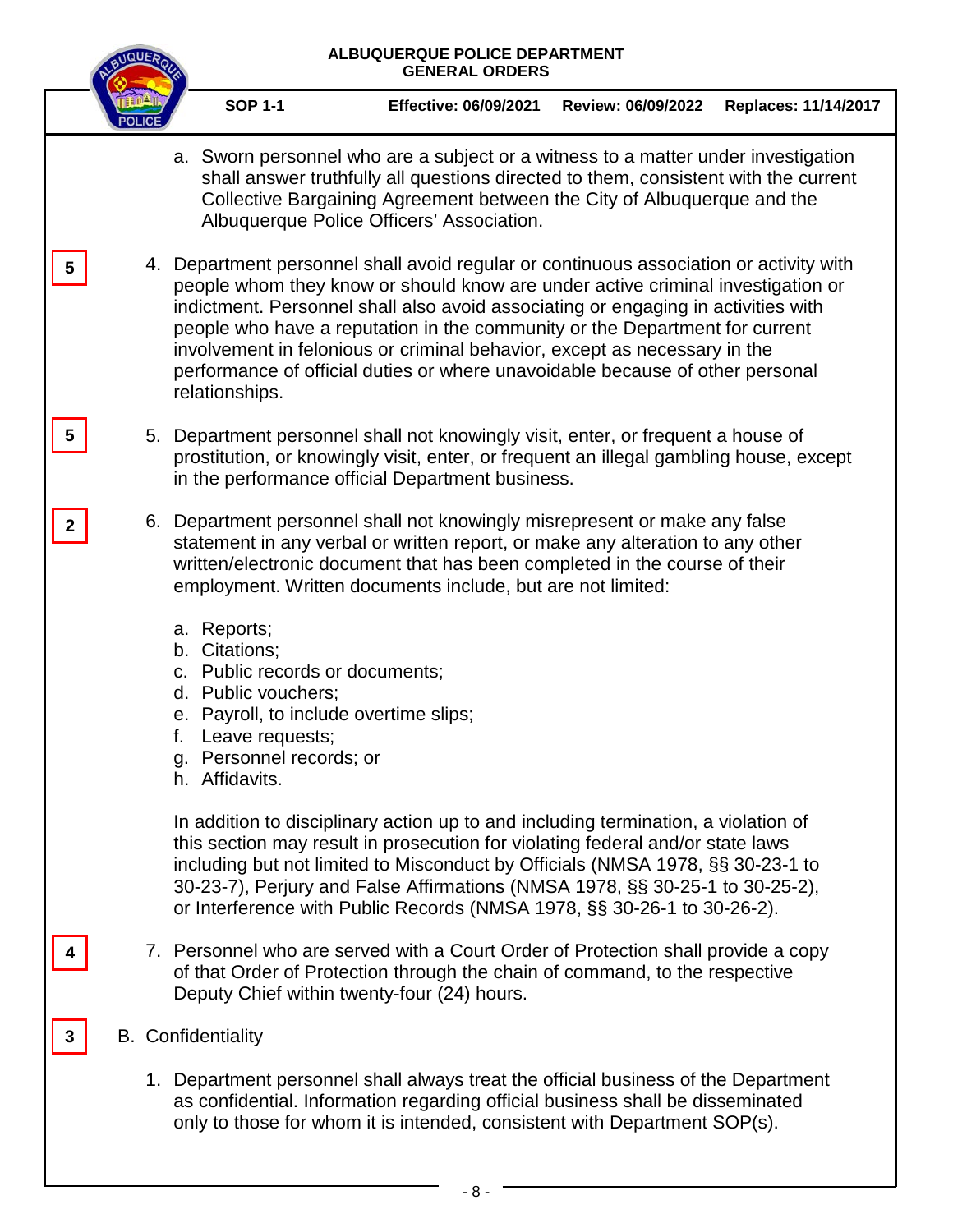|                 | <b>NQUE</b> | ALBUQUERQUE POLICE DEPARTMENT<br><b>GENERAL ORDERS</b> |                                                                                                                                                                                                                                                                                                                                                                                                                                                                                                                                                                                                                                                                                                                                                                                                 |                    |                      |  |
|-----------------|-------------|--------------------------------------------------------|-------------------------------------------------------------------------------------------------------------------------------------------------------------------------------------------------------------------------------------------------------------------------------------------------------------------------------------------------------------------------------------------------------------------------------------------------------------------------------------------------------------------------------------------------------------------------------------------------------------------------------------------------------------------------------------------------------------------------------------------------------------------------------------------------|--------------------|----------------------|--|
|                 |             | <b>SOP 1-1</b>                                         | <b>Effective: 06/09/2021</b>                                                                                                                                                                                                                                                                                                                                                                                                                                                                                                                                                                                                                                                                                                                                                                    | Review: 06/09/2022 | Replaces: 11/14/2017 |  |
|                 |             | of this information.                                   | 2. Confidential information is not intended nor suitable for release to the general<br>public. Department personnel shall maintain the confidential and private nature                                                                                                                                                                                                                                                                                                                                                                                                                                                                                                                                                                                                                          |                    |                      |  |
|                 |             |                                                        | 3. Consistent with the City's Personnel Rules and Regulations, Section 311.7,<br>confidential, privileged information, whether verbal, written, video/audio, or<br>machine-readable, which is accessible to Department personnel, through their<br>course of employment with the Department, is for use only in the course of their<br>official duties and shall not be disclosed for personal gain or profit.                                                                                                                                                                                                                                                                                                                                                                                  |                    |                      |  |
| 5               |             |                                                        | 4. Department personnel shall not release any police documents or OBRD video<br>for use in any hearing or use by any court unless a subpoena or court order<br>was issued, or the release of information was approved by the City Attorney,<br>the Chief of Police, or through appropriate Department processes.                                                                                                                                                                                                                                                                                                                                                                                                                                                                                |                    |                      |  |
|                 |             |                                                        | C. Obey All Department and Supervisory Orders                                                                                                                                                                                                                                                                                                                                                                                                                                                                                                                                                                                                                                                                                                                                                   |                    |                      |  |
|                 |             | and standards of efficiency.                           | 1. While on-duty, personnel shall meet the roles and responsibilities as required<br>by their position, in order to maintain the Department's functions, objectives,                                                                                                                                                                                                                                                                                                                                                                                                                                                                                                                                                                                                                            |                    |                      |  |
|                 |             | SOPs and Special Orders.                               | 2. In addition to adherence to all federal, state, and local laws, personnel shall<br>perform any act required by the Department's directives and orders, including                                                                                                                                                                                                                                                                                                                                                                                                                                                                                                                                                                                                                             |                    |                      |  |
|                 |             |                                                        | 3. Department personnel shall promptly obey all lawful written or oral orders given<br>by a supervisor. This includes orders relayed from a supervisor to the individual<br>by other personnel of the same or lesser rank.                                                                                                                                                                                                                                                                                                                                                                                                                                                                                                                                                                      |                    |                      |  |
|                 |             | or City policy.<br>ranking authority.                  | a. Personnel who are given an otherwise proper order that conflicts with a<br>previously given order shall respectfully inform the supervisor of the<br>previous conflicting order. If the supervisor issuing the order does not alter<br>or retract the conflicting order, the supervisor's most recent order stands.<br>i. The supervisor, upon receiving notice of a prior conflicting order, bears<br>the responsibility for resolving any such conflict.<br>b. Personnel, however, shall not obey any order that they know or should know<br>would require them to violate any federal, state, or local law, or Department<br>c. If in doubt as to the legality of an order, personnel shall request that the<br>issuing supervisor clarify the order or personnel may confer with higher- |                    |                      |  |
|                 |             |                                                        | 4. Insubordination by any member of the Department is prohibited.                                                                                                                                                                                                                                                                                                                                                                                                                                                                                                                                                                                                                                                                                                                               |                    |                      |  |
| $5\phantom{.0}$ |             |                                                        | 5. Department personnel shall use the proper chain of command when officially<br>communicating with a superior. If circumstances require communication outside the                                                                                                                                                                                                                                                                                                                                                                                                                                                                                                                                                                                                                              |                    |                      |  |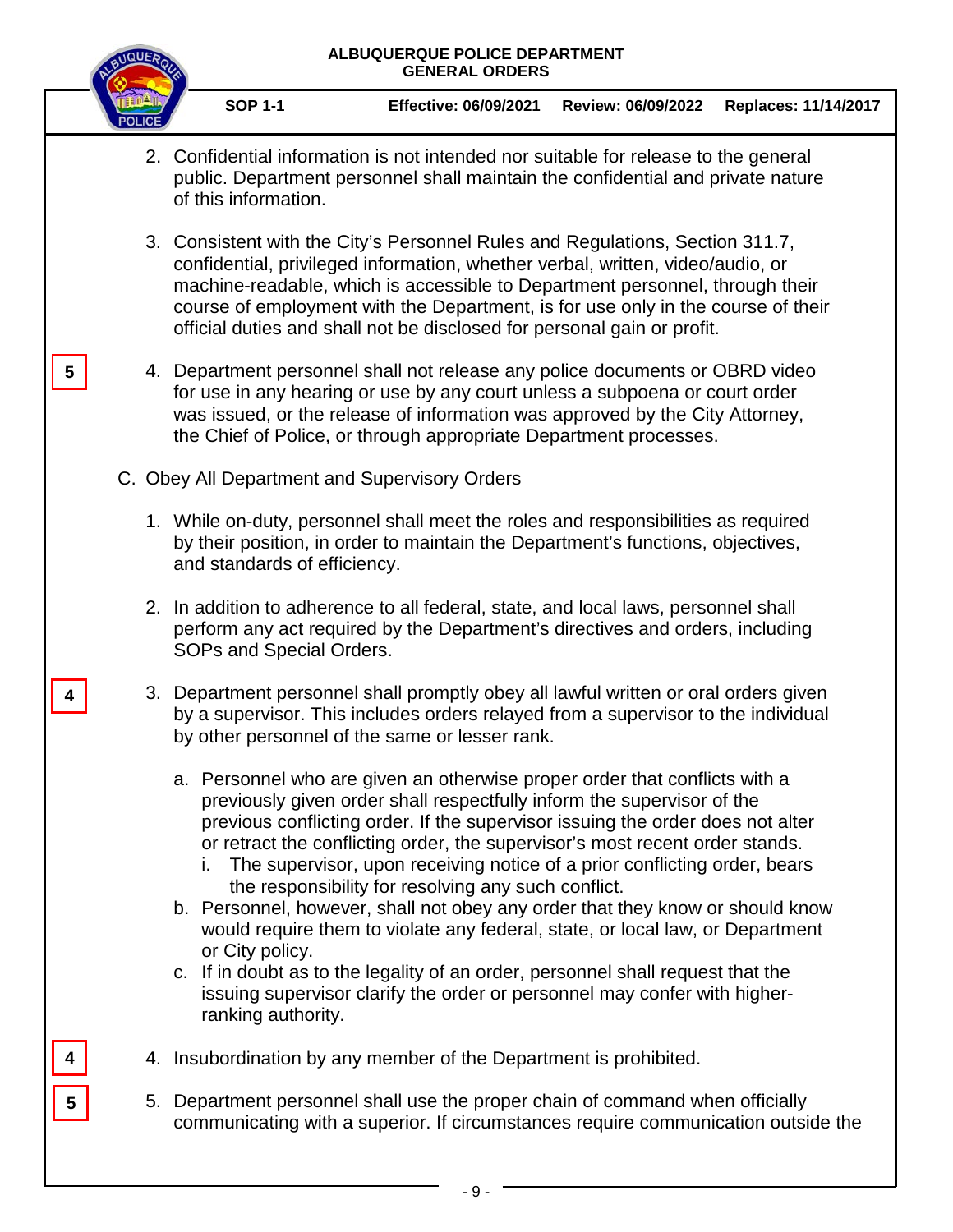|  |                                                                                                                                             | ALBUQUERQUE POLICE DEPARTMENT<br><b>GENERAL ORDERS</b>                                                                                                                                                                                                                                                                                                                                           |                    |                      |
|--|---------------------------------------------------------------------------------------------------------------------------------------------|--------------------------------------------------------------------------------------------------------------------------------------------------------------------------------------------------------------------------------------------------------------------------------------------------------------------------------------------------------------------------------------------------|--------------------|----------------------|
|  | <b>SOP 1-1</b>                                                                                                                              | <b>Effective: 06/09/2021</b>                                                                                                                                                                                                                                                                                                                                                                     | Review: 06/09/2022 | Replaces: 11/14/2017 |
|  |                                                                                                                                             | normal chain of command, Department personnel shall notify their immediate<br>supervisor of the communication as soon as possible.                                                                                                                                                                                                                                                               |                    |                      |
|  | D. Retaliation                                                                                                                              |                                                                                                                                                                                                                                                                                                                                                                                                  |                    |                      |
|  |                                                                                                                                             | 1. Consistent with SOP Complaints Involving Department Policy or Personnel,<br>retaliation by Department personnel is prohibited. This includes, but is not<br>limited to, threats, intimidation, coercion, or other adverse action against any<br>person in the workplace or community.                                                                                                         |                    |                      |
|  | the individual or group who:                                                                                                                | 2. Retaliation may also include intentional adverse conduct towards any individual<br>or group, including both Department personnel and members of the public, and<br>is not otherwise authorized by law or policy. Retaliation may be in response to                                                                                                                                            |                    |                      |
|  | a. Exercises their legal rights;<br>b. Makes or supports a complaint;<br>c. Makes or supports a claim;<br>e. Exercises their lawful duties. | d. Makes a charge, testifies, assists, or participates in any manner with an<br>investigation, proceeding or hearing; and                                                                                                                                                                                                                                                                        |                    |                      |
|  | termination of employment.                                                                                                                  | 3. Retaliation against an employee who reports misconduct or who cooperates<br>with an investigation of misconduct is grounds for discipline, up to and including                                                                                                                                                                                                                                |                    |                      |
|  | E. Political Activity                                                                                                                       |                                                                                                                                                                                                                                                                                                                                                                                                  |                    |                      |
|  | political activities include the following:                                                                                                 | 1. Department personnel shall be guided by New Mexico laws, the City's<br>Personnel Rules and Regulations, Section 311.3, and City Administrative<br>Instruction No. 7-19. Department personnel shall be guided by the following<br>examples of prohibited political activities while on-duty, while in uniform, or<br>while otherwise serving as a representative of the Department. Prohibited |                    |                      |
|  | a. Engaging in any political activity;<br>owned property;                                                                                   | b. Placing, affixing, or distributing any campaign literature on City- or County-<br>c. Soliciting political funds from any Department employee or another<br>governmental agency in this jurisdiction;<br>d. Soliciting contributions, signatures, or other forms of support for political<br>candidates, parties, or ballot measures on property owned by this                                 |                    |                      |
|  | jurisdiction;                                                                                                                               | e. Using official authority to interfere with any election or interfere with the<br>political actions of other Department personnel or members of the public;<br>f. Favoring or discriminating against any person seeking employment because<br>of political opinions or affiliations; and                                                                                                       |                    |                      |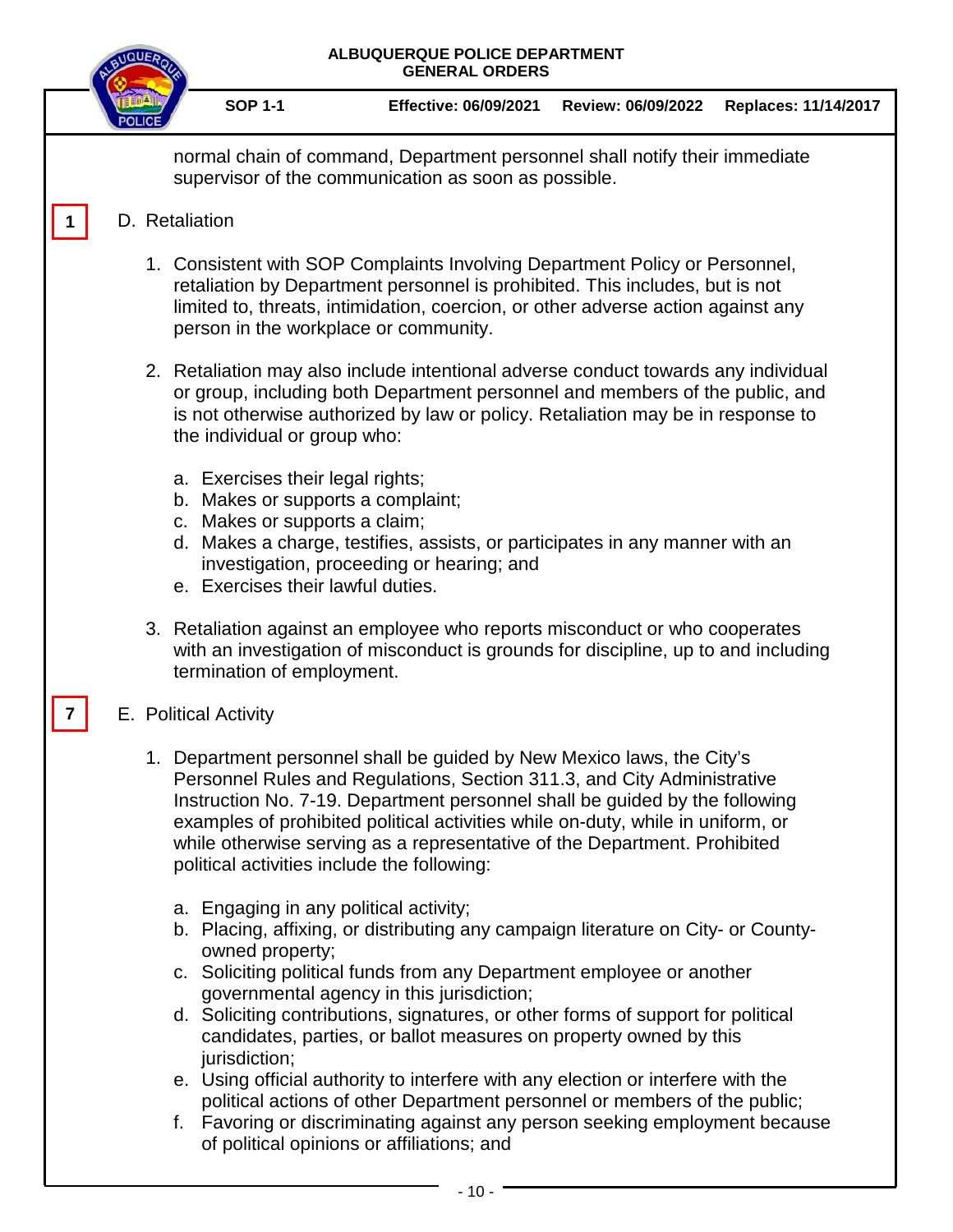|   | QUE | ALBUQUERQUE POLICE DEPARTMENT<br><b>GENERAL ORDERS</b> |                                                                                                                                                                                                                                                                                                                              |                    |                      |  |  |
|---|-----|--------------------------------------------------------|------------------------------------------------------------------------------------------------------------------------------------------------------------------------------------------------------------------------------------------------------------------------------------------------------------------------------|--------------------|----------------------|--|--|
|   |     | <b>SOP 1-1</b>                                         | <b>Effective: 06/09/2021</b>                                                                                                                                                                                                                                                                                                 | Review: 06/09/2022 | Replaces: 11/14/2017 |  |  |
|   |     |                                                        | g. Using Department-issued equipment to engage in political activity.                                                                                                                                                                                                                                                        |                    |                      |  |  |
|   |     | F. Substance Use and Abuse                             |                                                                                                                                                                                                                                                                                                                              |                    |                      |  |  |
|   |     | Rules and Regulations.                                 | 1. Department personnel shall comply with all terms and conditions of the City's<br>Substance Abuse Policy contained in Section 1100 of the City's Personnel<br>Rules and Regulations, and Subsections 309 and 311.1 of the City's Personnel                                                                                 |                    |                      |  |  |
| 5 |     | the performance of their official duties.              | 2. Department personnel shall not bring or possess alcoholic beverages into any<br>Department facility, City facility, or City-issued vehicle for any purpose during<br>assigned work hours, including lunch periods or breaks, except as required in                                                                        |                    |                      |  |  |
|   |     |                                                        | 3. Department personnel shall not consume any intoxicating beverages on-duty,<br>including on lunch periods or breaks, or while using Department-issued<br>property, except in the performance of their assigned duties requiring its use.                                                                                   |                    |                      |  |  |
| 5 |     |                                                        | 4. Department personnel shall not use intoxicating beverages while off-duty if such<br>use renders them unable to report for their next scheduled tour of duty or if the<br>use would bring discredit to the Department.                                                                                                     |                    |                      |  |  |
|   |     | if carrying a firearm.                                 | 5. Department personnel shall not use intoxicating beverages while on- or off-duty,                                                                                                                                                                                                                                          |                    |                      |  |  |
|   |     | investigation is complete.                             | 6. Department personnel shall not consume alcoholic beverages on- or off-duty<br>after being involved in an incident that may result in a criminal or administrative<br>investigation of their conduct, until the investigator deems the preliminary                                                                         |                    |                      |  |  |
|   |     | G. Controlled Substances                               |                                                                                                                                                                                                                                                                                                                              |                    |                      |  |  |
|   |     |                                                        | 1. Department personnel shall comply with the City's Personnel Rules and<br>Regulations, Subsection 311.1, regarding prescription and nonprescription drug<br>use. Department personnel shall advise their supervisor of the known side<br>effects of such medication, and the prescribed period of use.                     |                    |                      |  |  |
| o |     |                                                        | 2. Department personnel shall notify their immediate supervisor if a prescription<br>requires the on- or off-duty use of a controlled substance.                                                                                                                                                                             |                    |                      |  |  |
|   |     | professional.                                          | 3. Department personnel shall not possess, store, or bring into any law<br>enforcement facility or City-issued vehicle any controlled substances, narcotics,<br>or hallucinogens, except as required in the performance of their official duties or<br>when such substance is prescribed for their use by a licensed medical |                    |                      |  |  |
|   |     |                                                        | 4. Department personnel shall not possess any illegal controlled substances,                                                                                                                                                                                                                                                 |                    |                      |  |  |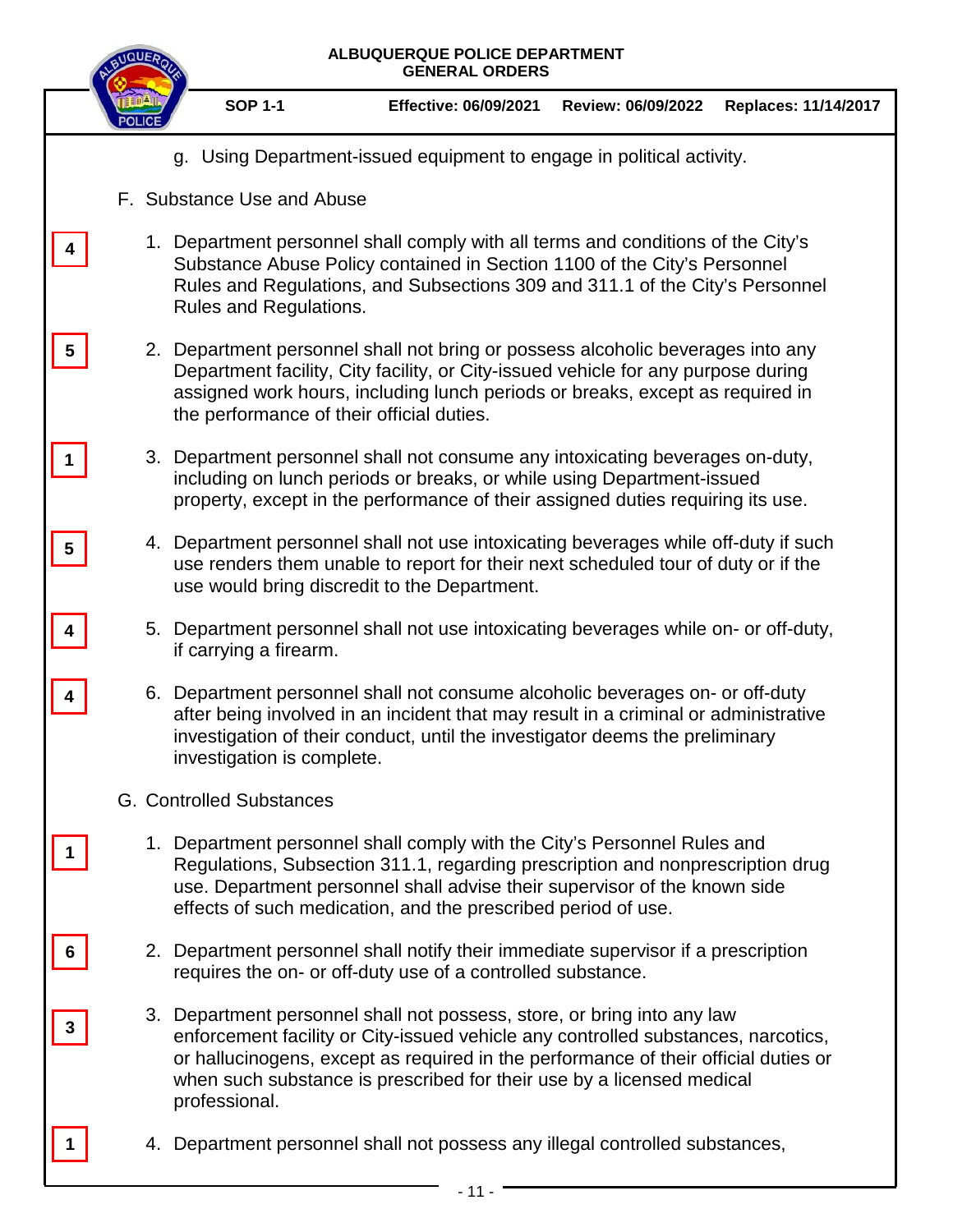|   |             | ALBUQUERQUE POLICE DEPARTMENT<br><b>GENERAL ORDERS</b> |                                      |                                                                                                                                                                                                                                                                                                                                                                                                                                                                                                                                                                                                                                                                                                                                       |                    |                      |  |
|---|-------------|--------------------------------------------------------|--------------------------------------|---------------------------------------------------------------------------------------------------------------------------------------------------------------------------------------------------------------------------------------------------------------------------------------------------------------------------------------------------------------------------------------------------------------------------------------------------------------------------------------------------------------------------------------------------------------------------------------------------------------------------------------------------------------------------------------------------------------------------------------|--------------------|----------------------|--|
|   |             |                                                        | <b>SOP 1-1</b>                       | <b>Effective: 06/09/2021</b>                                                                                                                                                                                                                                                                                                                                                                                                                                                                                                                                                                                                                                                                                                          | Review: 06/09/2022 | Replaces: 11/14/2017 |  |
|   |             |                                                        | termination of employment.           | consistent with federal and state laws. Any illegal possession shall result in                                                                                                                                                                                                                                                                                                                                                                                                                                                                                                                                                                                                                                                        |                    |                      |  |
|   |             |                                                        | result in termination of employment. | 5. Department personnel shall not consume any controlled substance unless<br>prescribed by a licensed medical professional, consistent with the City's<br>Personnel Rules and Regulations, Chapter Substance Abuse Policy, Part 1,<br>Section 10.A. Any use of a controlled substance without a prescription shall                                                                                                                                                                                                                                                                                                                                                                                                                    |                    |                      |  |
| 5 |             |                                                        |                                      | 6. Department personnel shall notify their immediate supervisor when using<br>prescription medicine that may impair their mental and/or physical performance.<br>The employee shall advise the supervisor of the known side effects of such<br>medication, and the prescribed period of use.                                                                                                                                                                                                                                                                                                                                                                                                                                          |                    |                      |  |
|   |             |                                                        |                                      | a. Department personnel may be temporarily reassigned to other duties during<br>the time they are required to take the prescribed medication.                                                                                                                                                                                                                                                                                                                                                                                                                                                                                                                                                                                         |                    |                      |  |
|   |             |                                                        |                                      | 7. Department personnel shall not consume any prescribed or over-the-counter<br>medication in amounts beyond the recommended dosage.                                                                                                                                                                                                                                                                                                                                                                                                                                                                                                                                                                                                  |                    |                      |  |
| 5 |             |                                                        | health and safety.                   | 8. On-duty personnel who unintentionally ingest or are forced to ingest a<br>controlled substance shall immediately report the incident to their immediate<br>supervisor so that appropriate medical steps may be taken to ensure their                                                                                                                                                                                                                                                                                                                                                                                                                                                                                               |                    |                      |  |
| 6 |             |                                                        | H. Tobacco and Vaping Products       |                                                                                                                                                                                                                                                                                                                                                                                                                                                                                                                                                                                                                                                                                                                                       |                    |                      |  |
|   |             |                                                        |                                      | 1. Department personnel shall not smoke or use smokeless tobacco products<br>within any City building or structure, or within thirty (30) feet of the entrance to<br>any structure located on City property.                                                                                                                                                                                                                                                                                                                                                                                                                                                                                                                          |                    |                      |  |
|   |             |                                                        |                                      | 2. Department personnel shall not smoke or use smokeless tobacco products<br>within thirty (30) feet of a City-issued vehicle.                                                                                                                                                                                                                                                                                                                                                                                                                                                                                                                                                                                                        |                    |                      |  |
|   |             |                                                        | the public.                          | 3. Department personnel shall not use any tobacco product while in contact with                                                                                                                                                                                                                                                                                                                                                                                                                                                                                                                                                                                                                                                       |                    |                      |  |
|   | $1 - 1 - 7$ |                                                        | <b>Conflict of Interest</b>          |                                                                                                                                                                                                                                                                                                                                                                                                                                                                                                                                                                                                                                                                                                                                       |                    |                      |  |
|   |             |                                                        |                                      | A. Department personnel shall not engage in activities, behaviors, and/or practices that<br>may be considered a conflict of interest. This includes, but is not limited to, using one's<br>position as an employee of the Department or City to advance personal or financial<br>gain or advantage, based on possessing sensitive information gained during<br>employment. In addition, a conflict of interest can arise when one's personal conduct<br>impacts the Department's official business, reputation, and compliance with official and<br>regulatory obligations. All employees shall comply with all federal, state, and local<br>laws, and Department SOP(s) that govern and prohibit conflicts of interest at all times. |                    |                      |  |

<u> 1980 - Johann Barbara, martx</u>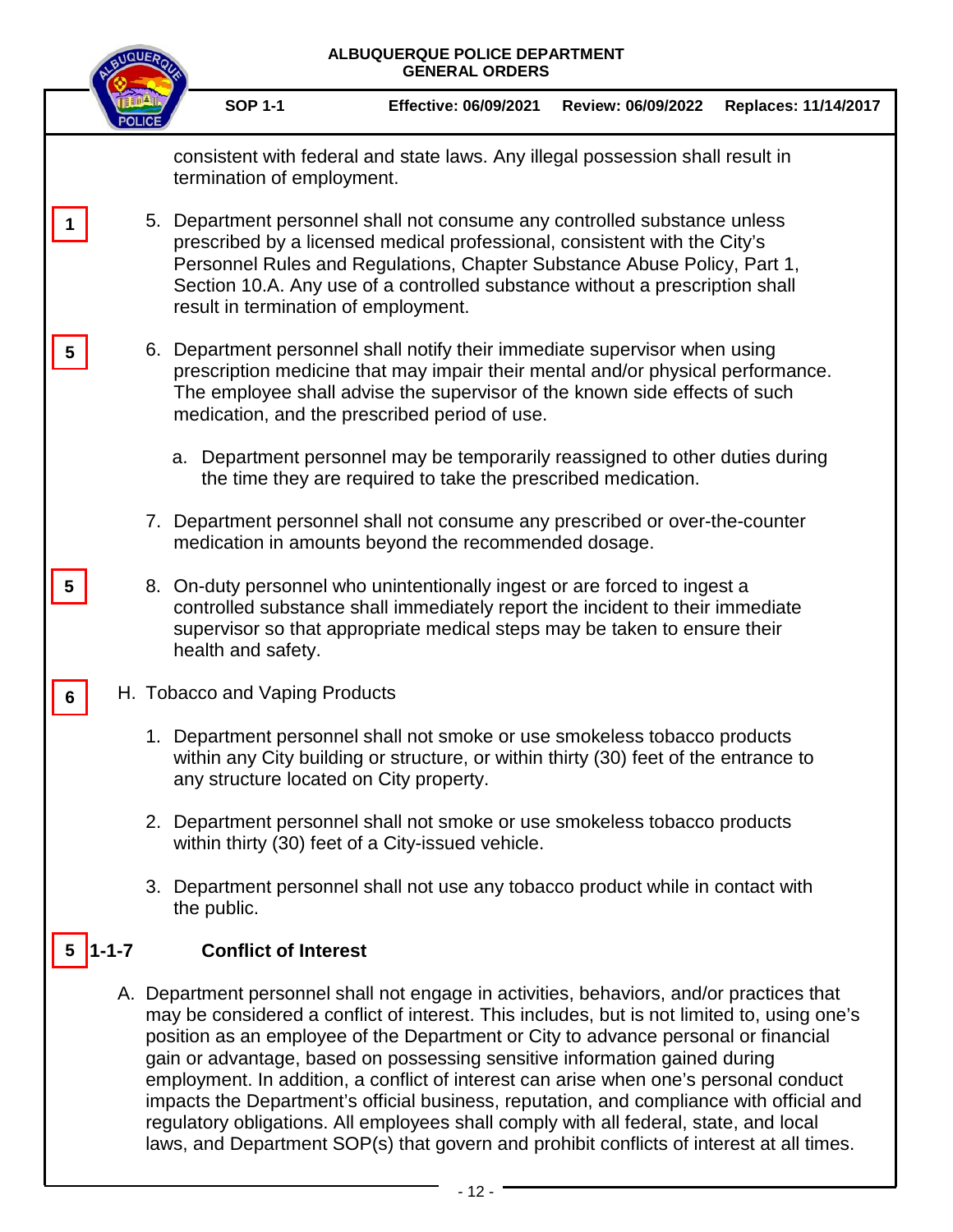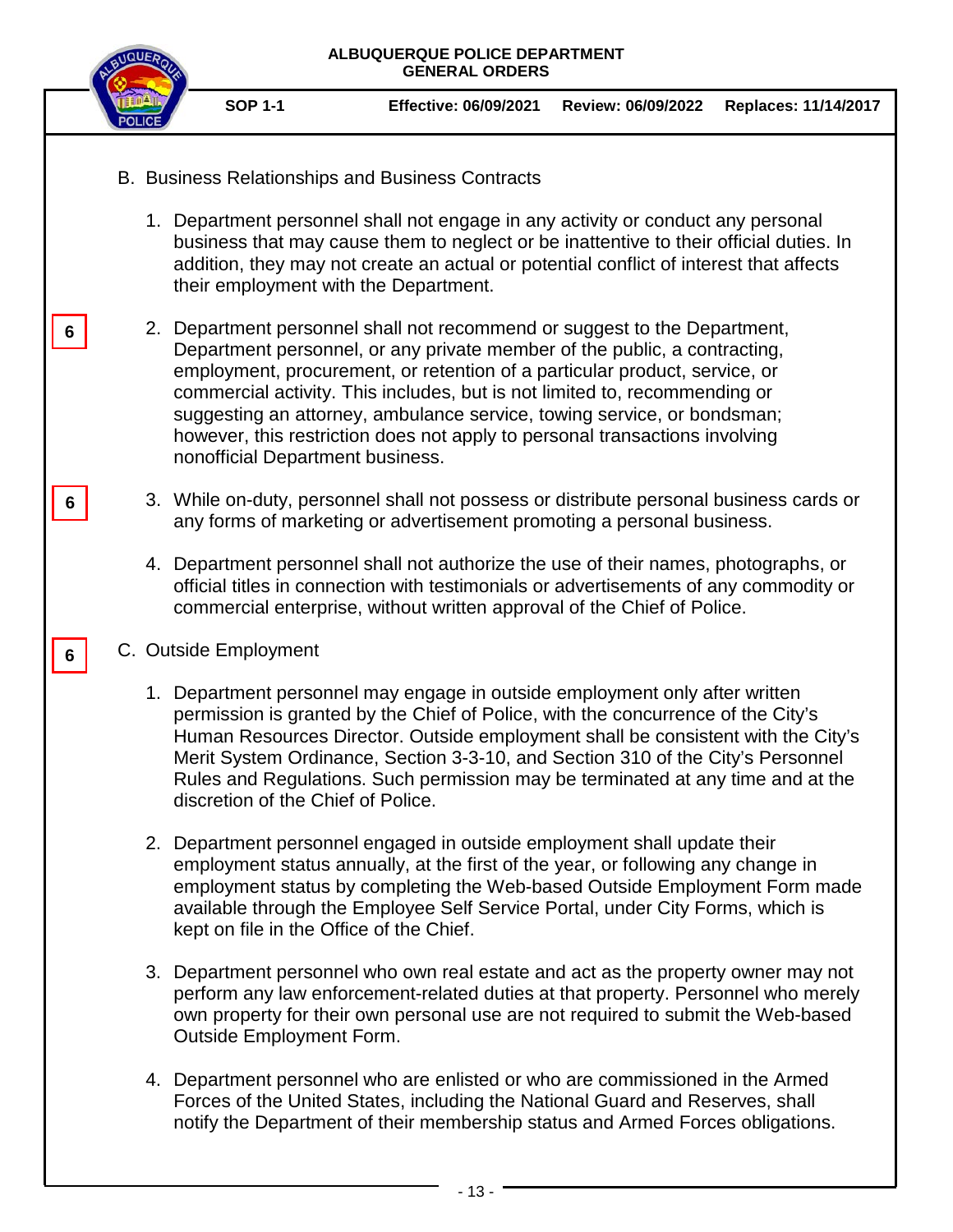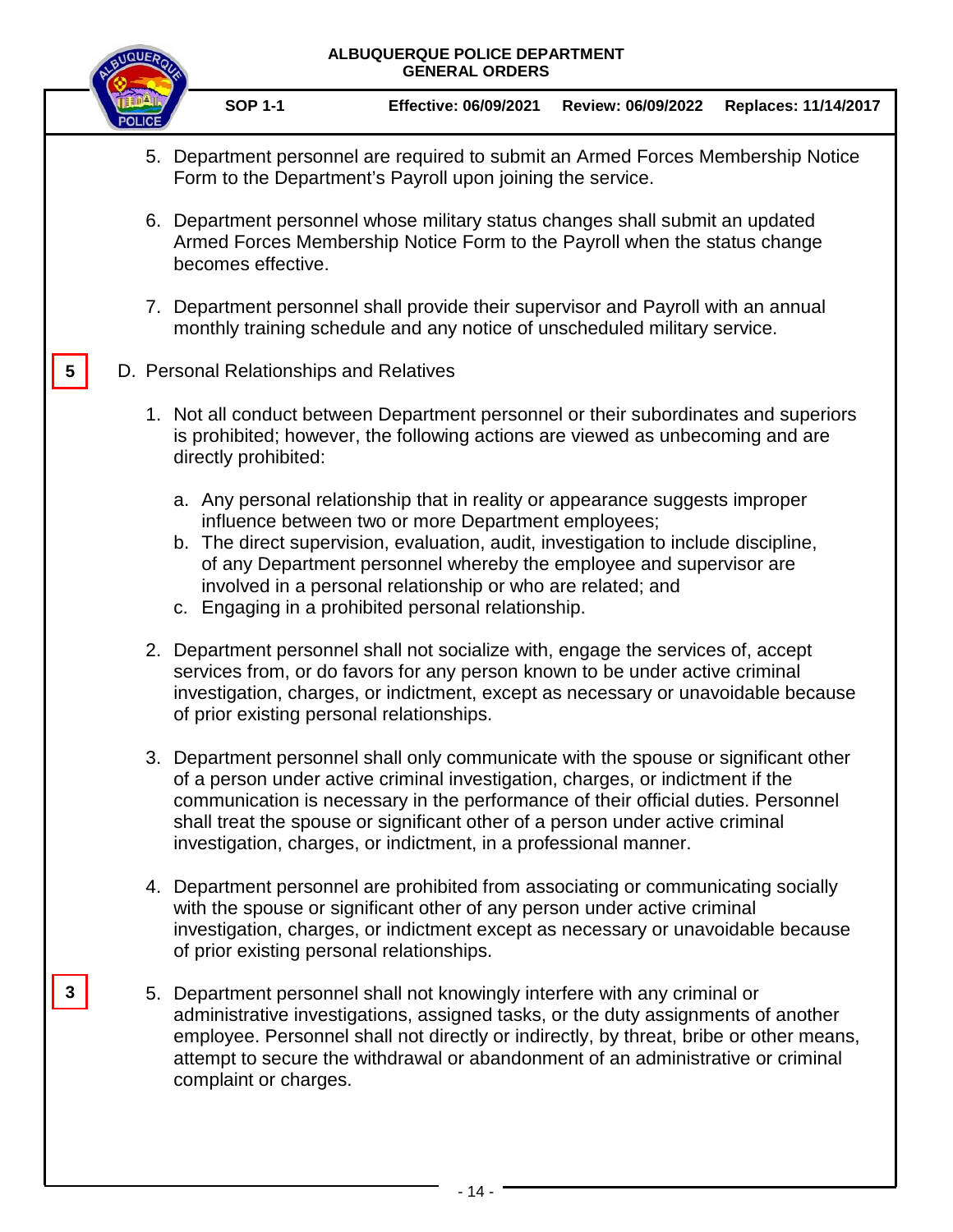

**5**

**SOP 1-1 Effective: 06/09/2021 Review: 06/09/2022 Replaces: 11/14/2017**

- 6. Department personnel shall not conduct any criminal or administrative follow-up investigation outside the scope of their assigned duties, without first having previous authorization from the primary investigator or immediate supervisor.
- 7. All sworn personnel and civilian personnel are expected to follow SOP Harassment/Sexual Harassment in the Workplace and the City's Administrative Instruction No. 7-18 (Albuquerque, N.M., Harassment/Sexual Harassment Policy, 2020) regarding sexual harassment and inappropriate personal relationships between sworn personnel of different ranks and positions within the same chain of command and civilian personnel within the same chain of command.
- 8. Sworn personnel shall not engage in sexual acts with individuals in police custody and who are detained.
- E. Special Considerations, Privileges, and Professional Courtesies
	- 1. Department personnel shall not offer special consideration, privilege, or professional courtesy to other Department or City personnel or to personnel from other law enforcement or public safety agencies when such individuals are alleged to be involved in a violation of any federal, state, or local law, or Department or City policy.
	- 2. Department personnel who are being investigated in connection with an alleged violation of a law or Department or City policy are not permitted to solicit special consideration, privilege, or professional courtesy from other Department personnel or from personnel from other law enforcement agencies.
	- 3. Department personnel shall not solicit or accept gifts, gratuities, or compensation either for themselves or for other personnel for services performed in the line of duty, other than that which is paid by the City or is allowed by the [City's](http://library.amlegal.com/nxt/gateway.dll/New%20Mexico/albuqwin/cityofalbuquerquenewmexicocodeofordinanc?f=templates$fn=default.htm$3.0$vid=amlegal:albuquerque_nm_mc) Merit [System Ordinance,](http://library.amlegal.com/nxt/gateway.dll/New%20Mexico/albuqwin/cityofalbuquerquenewmexicocodeofordinanc?f=templates$fn=default.htm$3.0$vid=amlegal:albuquerque_nm_mc) unless authorized by the Chief of Police.
	- 4. Department personnel shall never accept gifts, gratuities, or advantages from any suspect, prisoner, defendant, or individual involved in any case, or from any individual of ill repute, a professional bondsman, or person whose occupation may profit from information obtained from the Department.
	- 5. If any establishment has a policy to provide food, beverages, and/or services at a lesser rate for Department personnel, the establishment shall not receive any official considerations but shall be treated the same as any other establishment.
	- 6. Department personnel shall not use their official positions to gain entry into any event without paying admission, except when assigned to work the event, while onduty.
	- 7. Department personnel shall not use their official position, Department-issued identification card, badge, or official Department logo or letterhead to solicit any